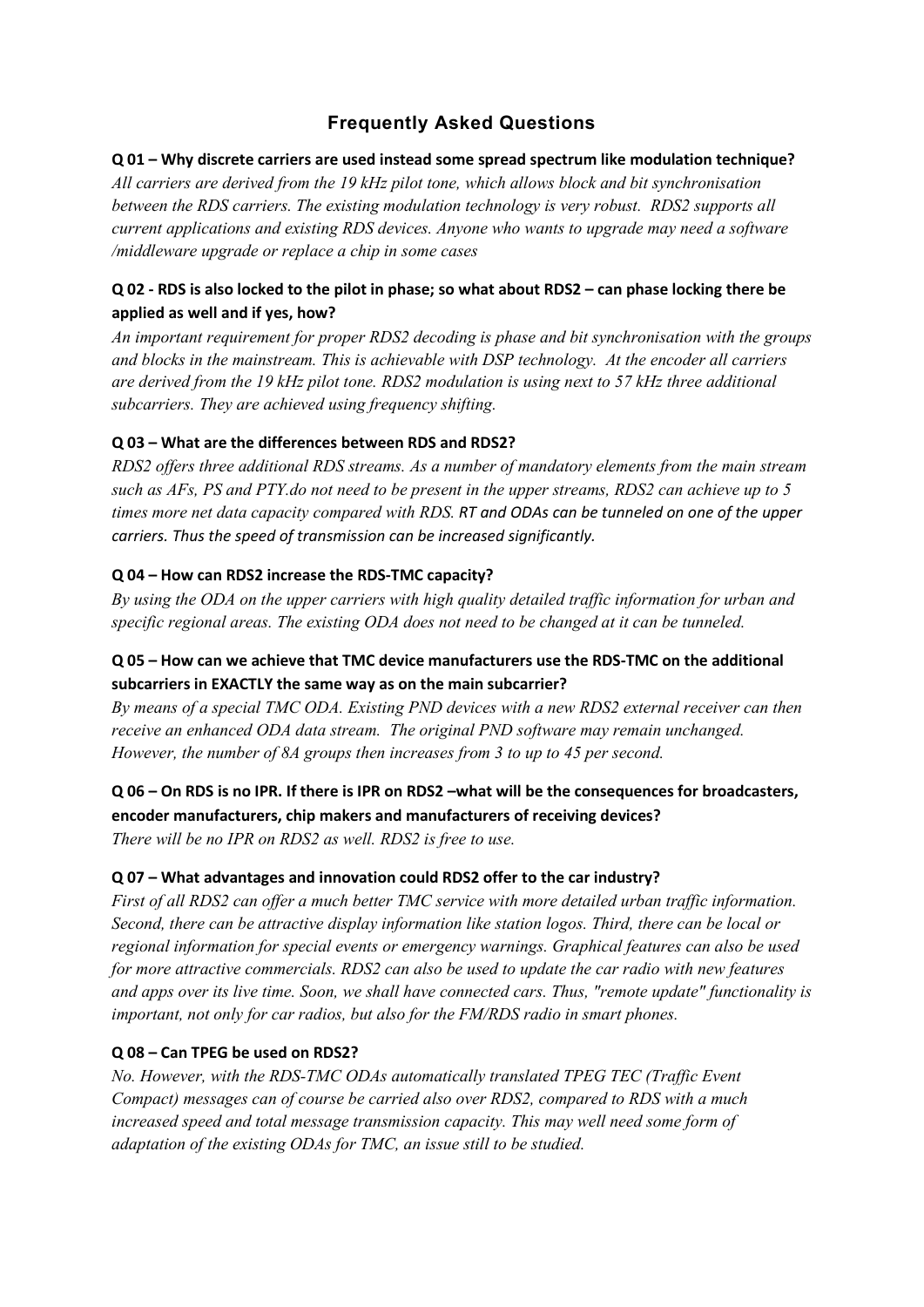#### **Q 09 – Why would chipset makers be interested in the RDS2 implementation?**

*It will create significant added value, and quantities may rise extremely fast since RDS2 is basically an extension of RDS, which itself is mature and well established. Through new products new service opportunities are created. Broadcast real time data services are significantly better for a lot of applications. This can boost the entertainment and advertising, and allows also for new radio show formats. Investments may be quite moderate in case RDS2 implementation and can be realized by a software or middleware modification.*

#### **Q 10 – Could RDS2 be used as a means to achieve Service Following with the Internet included?**

*Yes, it can give direct information via a new ODA protocol still under development and how to find back your favourite station on the Internet. RDS2 may lateron include the treatment of the Internet connection as an alternative frequency.* 

#### **Q 11 – What are the recommended injection levels for RDS2?**

*Between 1.5 to 3.5 kHz, for each carrier.*

## **Q 12 – Would RDS2 work for FM radio received on smart phones?**

*In principle, yes. However, the RDS propagation for the upper carriers must be tested thoroughly for smart phones with their commonly used (and sometimes built-in) FM antennas. RDS2 has been*  designed also for smart phones as a receiving device. Some work without a headset and with separate *speakers. However, today most smart phones use the head phone cord as an antenna. As smart phones developed into universal communication devices, more broadcast data will be a logical extension.*

#### **Q 13 – In the USA, HD-Radio and occasionally SCA are used; is RDS2 compatible with them?**

*Since RDS2 developments are only very recent, no real tests on air have been made so far. Thus, the answer is based on assumptions only. With 92 kHz SCA probably yes and with 67 kHz SCA no. However, with RDS2 individual subcarriers can be also be switched off. Thus RDS2 maybe be usable with 67 kHz SCA at least with one additional subcarrier on 76 kHz. HD-Radio is also a target for some new functions. Some simple tests will be required soon to show that there are really no major problems. The RDS Forum and the NRSC Data Services and Metadatam Subcommittee will keep each other informed on all observations made during over the air tests.*

## **Q 14 – In RDS2 there will be enhanced Radiotext and in RDS we have also RT. Why twice Radiotext?**

*Enhanced Radio text goes far beyond the character set which is available for RDS. With UTF-8 coding almost all languages (Arabic, Chinese Russian, etc.) can be covered. UTF-8 needs more data capacity which RDS2 can cope with. The eRT can also be used for longer ASCII text, up to 128 bytes.*

## **Q 15 – Will RT+ work with enhanced Radiotext on RDS2?**

*Yes, with some restrictions, however. It may be preferable to create a version supporting all possible 128 characters and also using more than two tags. The possibilities to achieve this are being studied within the RDS Forum.*

## **Q 16 – What about the RDS propagation for the upper carriers at dynamic reception conditions?**

*The reduction in sensitivity for the upper carriers is marginal. The upper carriers are a bit more susceptible to adjacent channel interference at 100kHz. Extensive field trials will provide more clarity about this in practice. In case the reliability of RDS reception needs to be improved, additional redundancy, by repeating data more frequently, can be added.*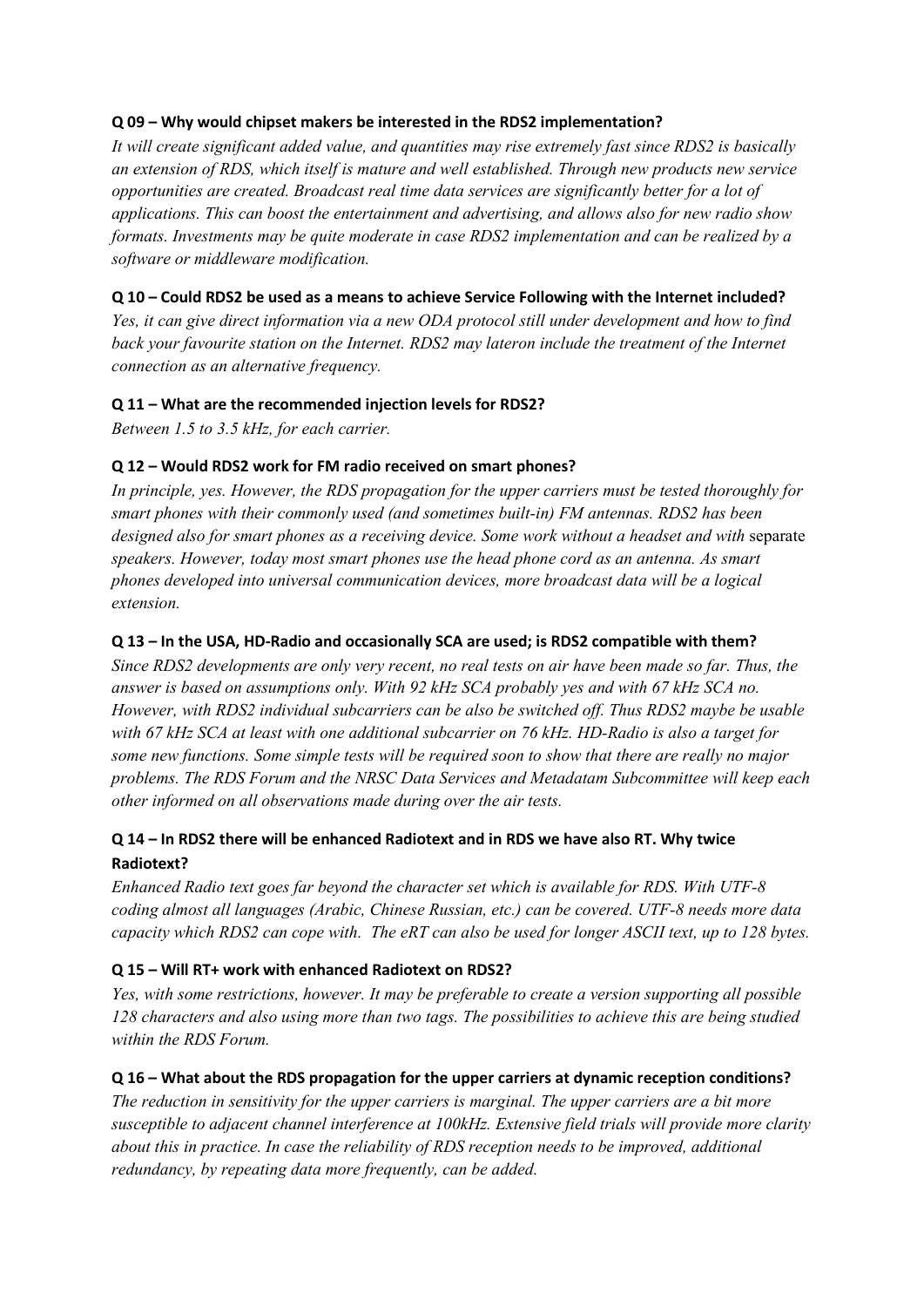## **Q 17 – Who will validate the performance of RDS2 on the road?**

*A team from the RDS Forum with involvement of IC development and production companies and the manufacturers of car radios in association with the car industry.* 

## **Q 18 – Will RDS2 improve the overall reception in a car?**

*Yes - for example when 2A groups (RT Radiotext) are repeated also on an upper carrier using the RDS2 tunneling method, the reliability of correctly received RT messages will increase significantly, particularly at moderate reception conditions.*

## **Q 19 – How will this performance be communicated in objective and measurable terms?**

*By publishing measuring data and results from field trials. The performance will most probably be expressed in a relative way by comparison with the RDS performance on the main carrier.*

## **Q 20 – How is RDS2 positioned in marketing terms next to DAB+?**

*RDS2 is an FM radio extension, available on frequencies from 64 to 108 MHz worldwide. As a worldwide available radio application RDS2 offers much added value when compared with RDS. RDS2 is not meant to be a competitor for DAB+. Both can co-exist and have their own window of opportunity.*

## **Q 21 – Is RDS2 possible as a running change on an existing platform?**

*Time needed to market RDS2 can be short for a number of reasons and this is an asset for RDS2. In certain cases no hardware changes are needed, only software. Probably a software update over the air would be possible in some particular cases.* 

## **Q 22 – Would an existing RDS receiver be completely unaffected by an RDS2 transmission?**

*Yes. All existing RDS features remain available. New features and services will exclusively use ODA. Backwards compatibility with RDS was a major pre-requisite for the RDS Forum.*

## **Q 23 – Would a broadcaster need permission from their regulator to switch from RDS to RDS2?**

*Yes – but RDS2 complies with existing ITU regulations as far as the injection levels of audio, pilot tone and additional RDS data are concerned. Therefore, permission to use RDS2 on air for experimentation and/or a regular service may be obtained.*

## **Q 24 – Does RDS2 have any negative effect on current FM/RDS reception?**

*No: Conventional RDS reception is not affected by adding RDS2 subcarriers. The reduction of audio quality is negligible when RDS2 data is added to the transmitted channel within the existing FM 75 kHz deviation budget. Using ¼ phase spaced RDS2 data symbols reduces the peak-deviation.*

## **Q 25 – Is there a commercially available RDS/RDS2 encoder already?**

*Yes. Since February 2019. Contact RDS Forum member Olivier Soulié from Worldcast Systems in Bordeaux, France.*

## **Q 26 – Can I monitor and decode what I transmit over RDS2?**

*Yes. There exist several RDS/RDS2 quite inexpensive tools from MacBe. Contact RDS Forum member Joop Beunders from MacBe in the Netherlands.*

## **Q 27 – How can I design an ODA for RDS2?**

*Join the RDS Forum and you will be helped.*